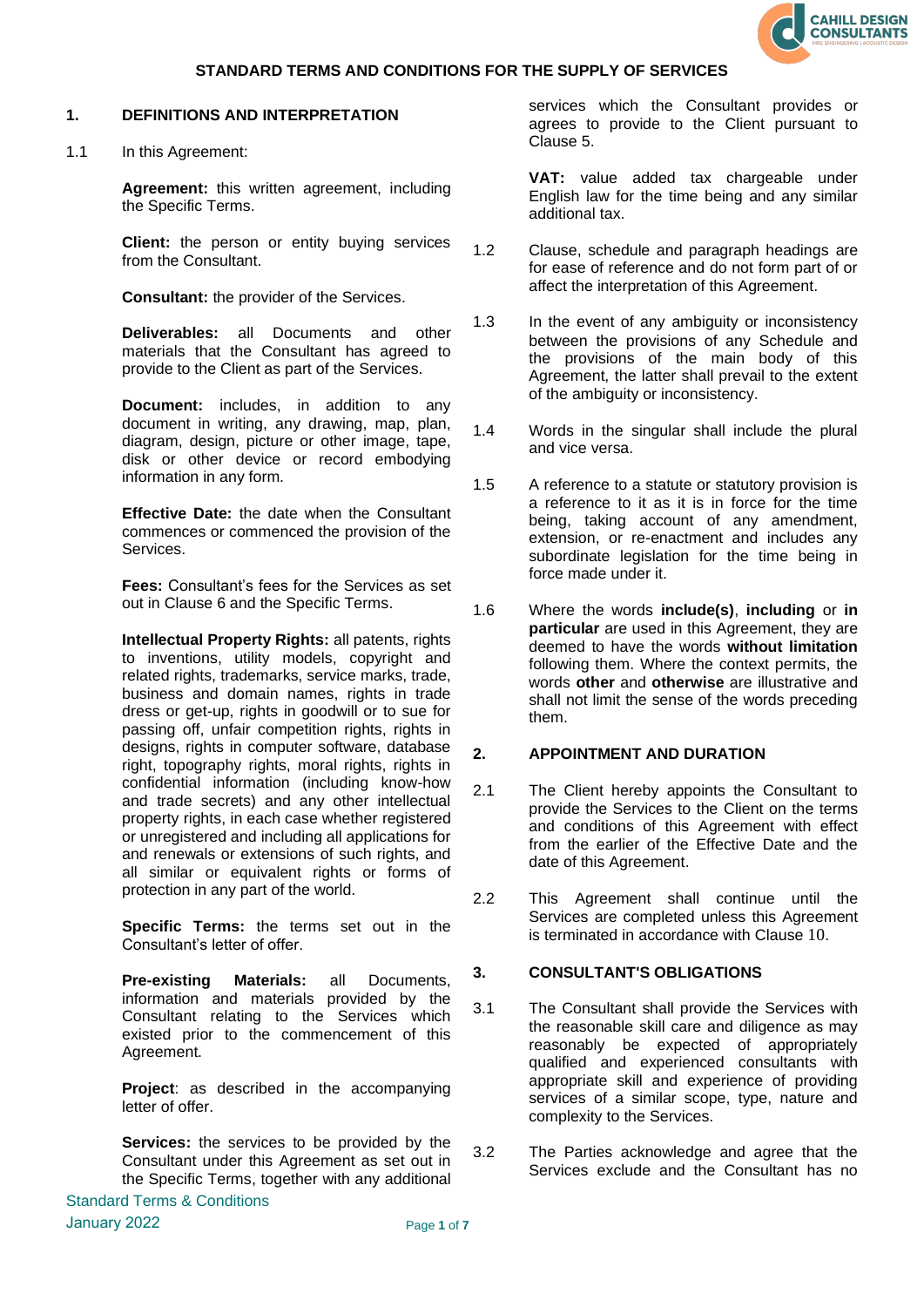

obligations under this Agreement or otherwise in relation to Asbestos Matters. In this Agreement, "**Asbestos Matters**" means all matters in relation to asbestos howsoever arising including but not limited to assessment or review of any assessment of whether asbestos is present or is likely to be present in any premises, use, removal, management of risk, management or containment of or interface with asbestos that is or likely to be present in any premises, preparation or evaluation of action plans or systems for managing asbestos risk, repair, notification of work with asbestos, prevention or reduction of exposure, implementation control measures, or maintenance of control measures.

3.3 The Client acknowledges and agrees that all duties, obligations and risks howsoever arising in relation to Asbestos Matters remain with the Client and the Client shall take reasonable steps to insure against or otherwise address such risks.

### **4. CLIENT'S OBLIGATIONS**

- 4.1 The Client shall:
	- (a) provide in a timely manner any facilities, assistance, Documents, information and materials as the Consultant may reasonably require for the performance of the Services (the "**Client Input**") and ensure that such Client Input is accurate in all material respects; and
	- (b) obtain and maintain any necessary licences and consents as may be required for the performance of the Services, unless and to the extent these are listed in the Specific Terms as forming part of the Services.

### **5. VARIATION OR ADDITIONAL SERVICES**

Either Party may request a change to the scope or execution of the Services. The Consultant has no obligation to perform any varied or additional services unless and until the Parties have agreed the necessary variations to its Fees, the Services, and any other relevant terms of this Agreement to take account of the change and this Agreement has been varied in accordance with Clause 12.

#### **6. FEES AND PAYMENT**

- 6.1 In consideration of the provision of the Services by the Consultant, the Client shall pay to the Consultant the Fees.
- 6.2 The Fees are exclusive of VAT and any other applicable duty or tax, which shall be payable by the Client.
- 6.3 The Consultant shall submit an invoice for each instalment of the Fees, specifying the sum the Consultant considers will become due on the Payment Due Date (as defined in clause 6.5) in respect of that instalment.
- 6.4 The Consultant shall submit invoices by email for the attention of Client contact person at such address as notified to the Client from time to time.
- 6.5 Payments shall become due to the Consultant on the earlier of the date of receipt by the Client or two days following submission by first class post (the "Payment Due Date").
- 6.6 Subject only to clauses 6.7 and 6.10, all sums payable under this Agreement are payable in full without deduction, withholding, set-off or counterclaim save as may be required by law.
- 6.7 No later than five (5) days after the Payment Due Date, the Client shall notify the Consultant of the sum that the Client considers to have been due at the Payment Due Date in respect of the payment and the basis upon which that sum is calculated.
- 6.8 If the Client does not provide the notice required by clause 6.7, then the amount specified by the Consultant in accordance with clause 6.3 shall be the amount due.
- 6.9 The final date for payment shall be twenty eight (28) days after the date on which the payment becomes due.
- 6.10 Unless the Client has served a notice under clause 6.11, the Client shall pay to the Consultant the sum referred to in the notice given by the Client under clause 6.7 (the '**Notified Sum'**) or, if the Client has not served notice under clause 6.7, the sum referred to in the invoice referred to in clause 6.3 on or before the final date for payment of each invoice.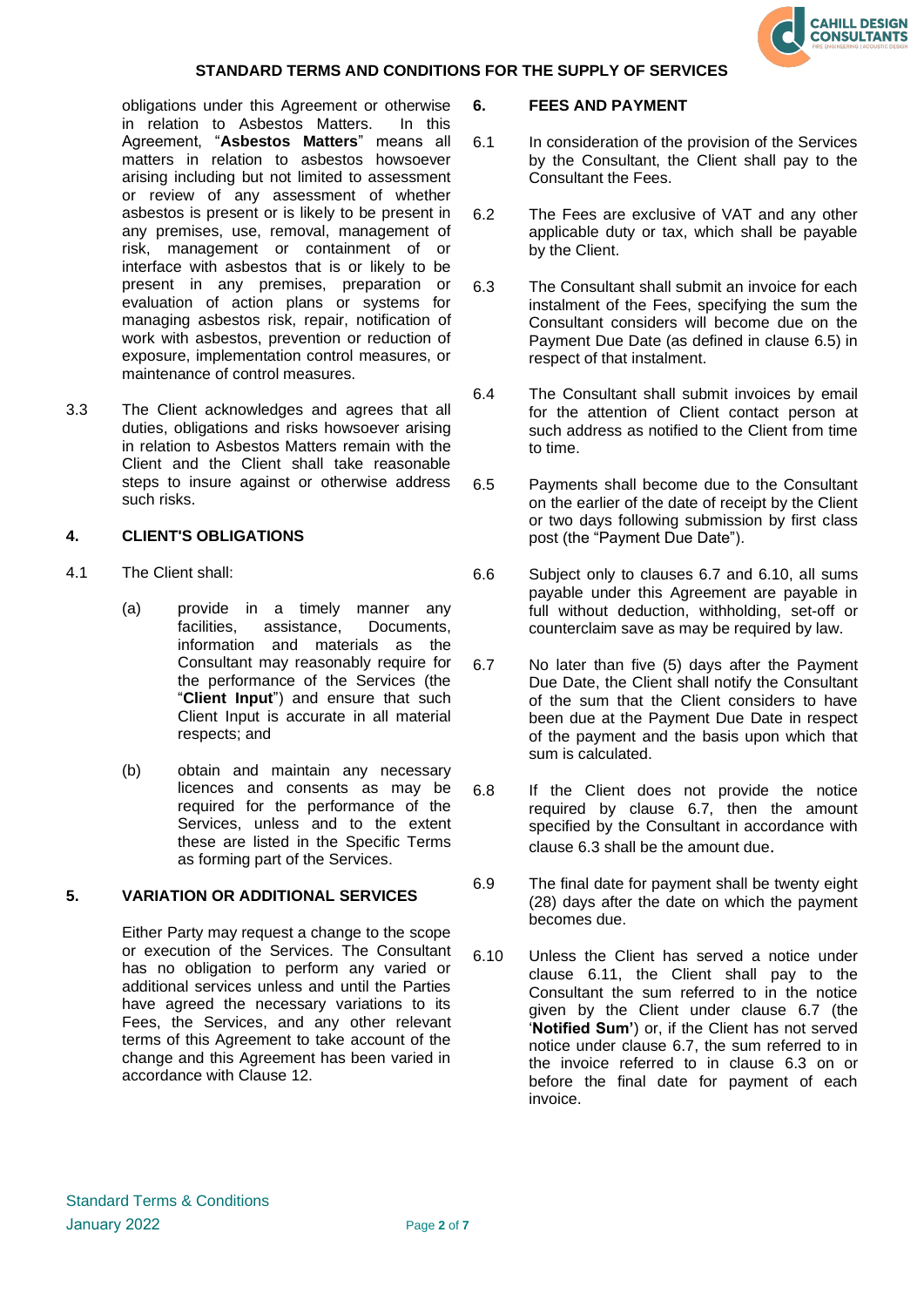

- 6.11 No later than on the tenth day before the final date for payment (the '**Prescribed Period'**), the Client may give the Consultant notice that it intends to pay less than the Notified sum (a '**Pay Less Notice**'). Any pay less notice shall specify:
- (a) the sum that the Client considers to be due on the date the notice is served; and
- (b) the basis on which that sum is calculated.
- 6.12 If the Client fails to pay a sum due to the Consultant by the final date for payment and fails to give a Pay Less Notice under clause 6.11, simple interest shall be added to the unpaid sum from the final date for payment until the actual date of payment. This shall be calculated on a daily basis at the annual rate of four per cent (4%) above the Bank of England Base Rate. The Parties acknowledge that the liability of the Client under this clause 6.12 is a substantial remedy for the purposes of section 9(1) of the Late Payment of Commercial Debts (Interest) Act 1998.
- 6.13 If the Client fails to pay a sum due to the Consultant by the final date for payment and fails to give a Pay Less Notice under clause 6.11:
	- (a) without prejudice to the Consultant's other rights or remedies, the Consultant has the right to suspend performance of any or all of its obligations under the Agreement, provided that the Consultant first provides not less than seven days' notice of its intention to suspend performance, stating the ground or grounds on which it is intended to suspend performance.
	- (b) the Consultant's right to suspend performance ceases when the Client makes payment in full of the amount due.
	- (c) in the event the Consultant exercises its rights under this clause 6.13, the Client shall be liable to pay to the Consultant a reasonable amount in respect of costs and expenses reasonably incurred by the Consultant party as a result of the exercise of the right.
	- (d) any period during which performance is suspended in pursuance of, or in consequence of the exercise of, the right conferred by this clause shall be

disregarded in computing for the purposes of any contractual time limit the time taken, by the party exercising the right or by a third party, to complete any work directly or indirectly affected by the exercise of the right.

- (e) where the contractual time limit is set by reference to a date rather than a period, the date shall be adjusted accordingly.
- 6.14 Without prejudice to its rights under clause 6.13, if the Client fails to pay a sum due to the Consultant by the final date for payment and fails to give a Pay Less Notice under clause 6.11, the Consultant shall have the right to terminate this Agreement in accordance with the provisions of Clause 10.
- 6.15 Upon termination of this Agreement for any reason, the Client shall pay the Consultant the Fees on a pro-rata basis for and in connection with the Services performed up to and including the effective date of termination whether or not invoiced prior to termination, and the Client shall make full payment of such pro-rated Fees within 28 days of receipt of the Consultant's invoice.

# **7. INTELLECTUAL PROPERTY RIGHTS**

- 7.1 The Client acknowledges and agrees that all Intellectual Property Rights and all other rights in the Services, the Deliverables and the Preexisting Materials shall vest in and shall be and remain the sole and exclusive property of the Consultant.
- 7.2 Subject to Clause 7.3, the Consultant licenses all such rights to the Client free of charge and on a non-exclusive, worldwide basis to such extent as is necessary to enable the Client to make reasonable use of the Deliverables and the Services in relation to the Project.
- 7.3 If and to the extent that any of Intellectual Property Rights and other rights in the Services, the Deliverables and the Pre-existing Materials include or have been created, produced or developed using any Intellectual Property Rights belonging to a third party, Consultant shall use reasonable endeavours to procure that the Client shall be licensed to use such rights.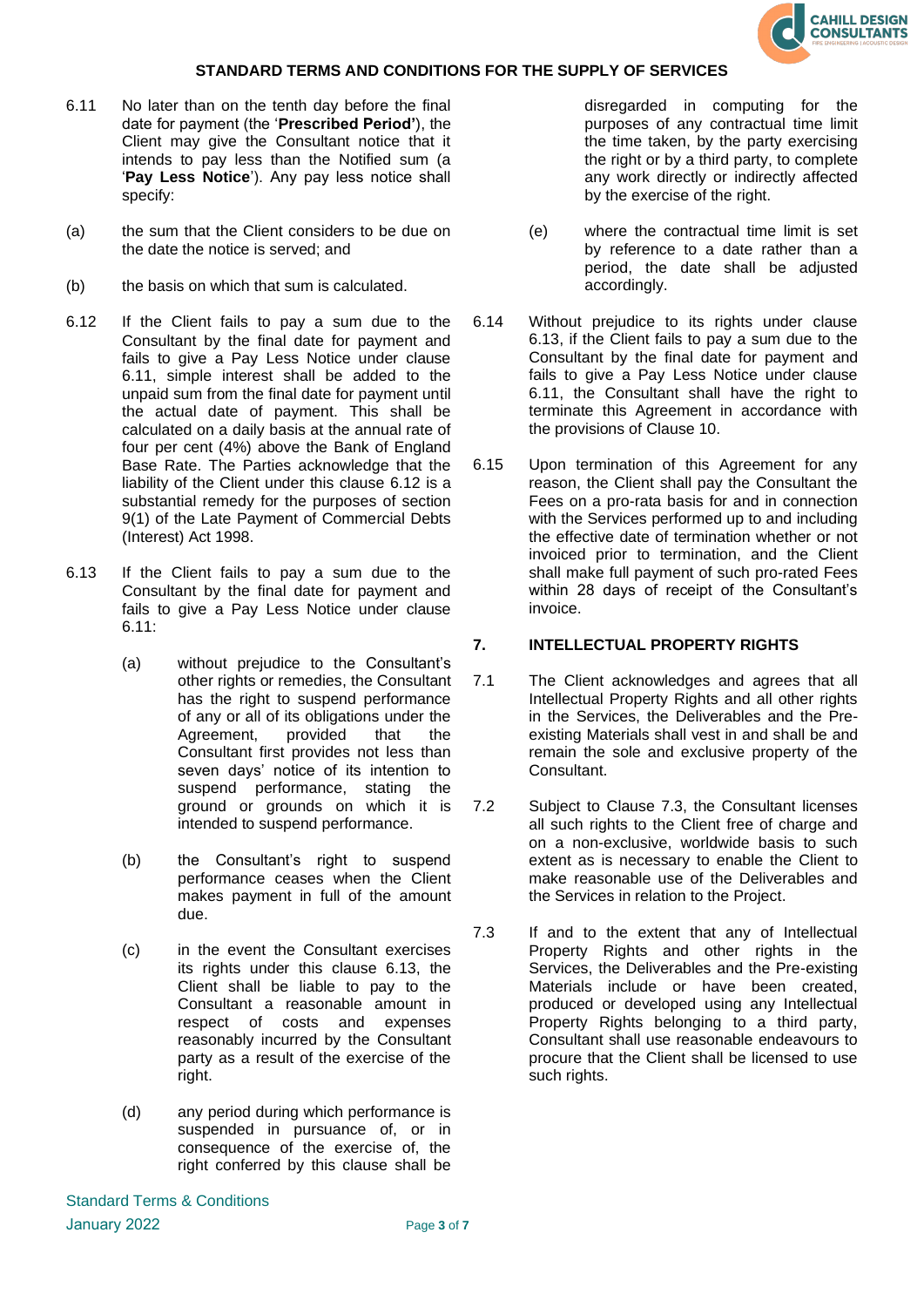

# **8. CONFIDENTIALITY**

- 8.1 Each Party shall keep in strict confidence all information whether disclosed in writing, orally, or by any other means to the recipient Party before or after the date of this Agreement and which by its nature is confidential, is marked as confidential, for the purposes of this Agreement is clearly intended to be confidential, or which is known or reasonably should be known by the recipient Party to be confidential including but not limited to software products and/or software documentation, software applications, software modules, source code, derivative works, inventions, know-how and ideas, trade secrets, trademark and copyright applications, technical and business plans, technical information, proposals, specifications, drawings, data, computer programs, pricing, costs, financial information, procedures, proposed products, processes, business systems, techniques, services and like technical or business information (the "**Confidential Information**").
- 8.2 Neither recipient Party shall use any Confidential Information for any purpose other than to perform its obligations under this Agreement.
- 8.3 The recipient Party may disclose Confidential Information to its employees, officers, representatives, advisers, agents or subcontractors who need to know such information for the purposes of carrying out the recipient Party's obligations under this Agreement.
- 8.4 Each Party shall ensure that its employees, officers, representatives, advisers, agents or subcontractors to whom it discloses Confidential Information comply with this Clause 8.
- 8.5 The obligations of confidentiality contained in this Clause 8 will not apply to Confidential Information which:
	- (a) is in the public domain prior to receipt; or
	- (b) enters the public domain after receipt other than as a result of a breach by the recipient Party of any obligation to the disclosing Party;
	- (c) by documentation was known to the recipient Party prior to disclosure by the disclosing Party by reason other than having been previously disclosed in confidence to the recipient Party;
- (d) was disclosed to the recipient Party on a non-confidential basis by a third party who did not owe any obligation of confidence to the disclosing Party with respect to the disclosed Confidential Information;
- (e) was independently developed by a Party without reference to the other Party's Confidential Information; or
- (f) is required to be disclosed by a court of law or other competent tribunal, or any government body or other regulatory authority.
- 8.6 Each recipient Party shall within 14 days of receipt of a written request from the disclosing Party, return to the disclosing Party or (if requested) destroy all originals and copies of documents (in any form) containing or reflecting any Confidential Information.

# **9. LIABILITY AND INSURANCE**

- 9.1 This Agreement sets forth the full extent of the Consultant's obligations and liabilities arising out of or in connection with this Agreement, and there are no conditions, warranties, representations or terms, express or implied, that are binding on the Consultant except as specifically stated in this Agreement. Any condition, warranty, representation or term which might otherwise be implied into or incorporated in this Agreement whether by statute, common law or otherwise, is hereby expressly excluded.
- 9.2 The Consultant shall not be liable to the Client under or in connection with this Agreement for any:
	- (a) loss of income, loss of actual or anticipated profits, loss of business, loss of contracts, loss of goodwill or reputation, loss of anticipated savings, loss of, damage to or corruption of data, or for any indirect or consequential loss or damage of any kind, in each case howsoever arising, whether such loss or damage was foreseeable or in the contemplation of the Parties and whether arising in or for breach of contract, tort (including negligence), breach of statutory duty, indemnity or otherwise;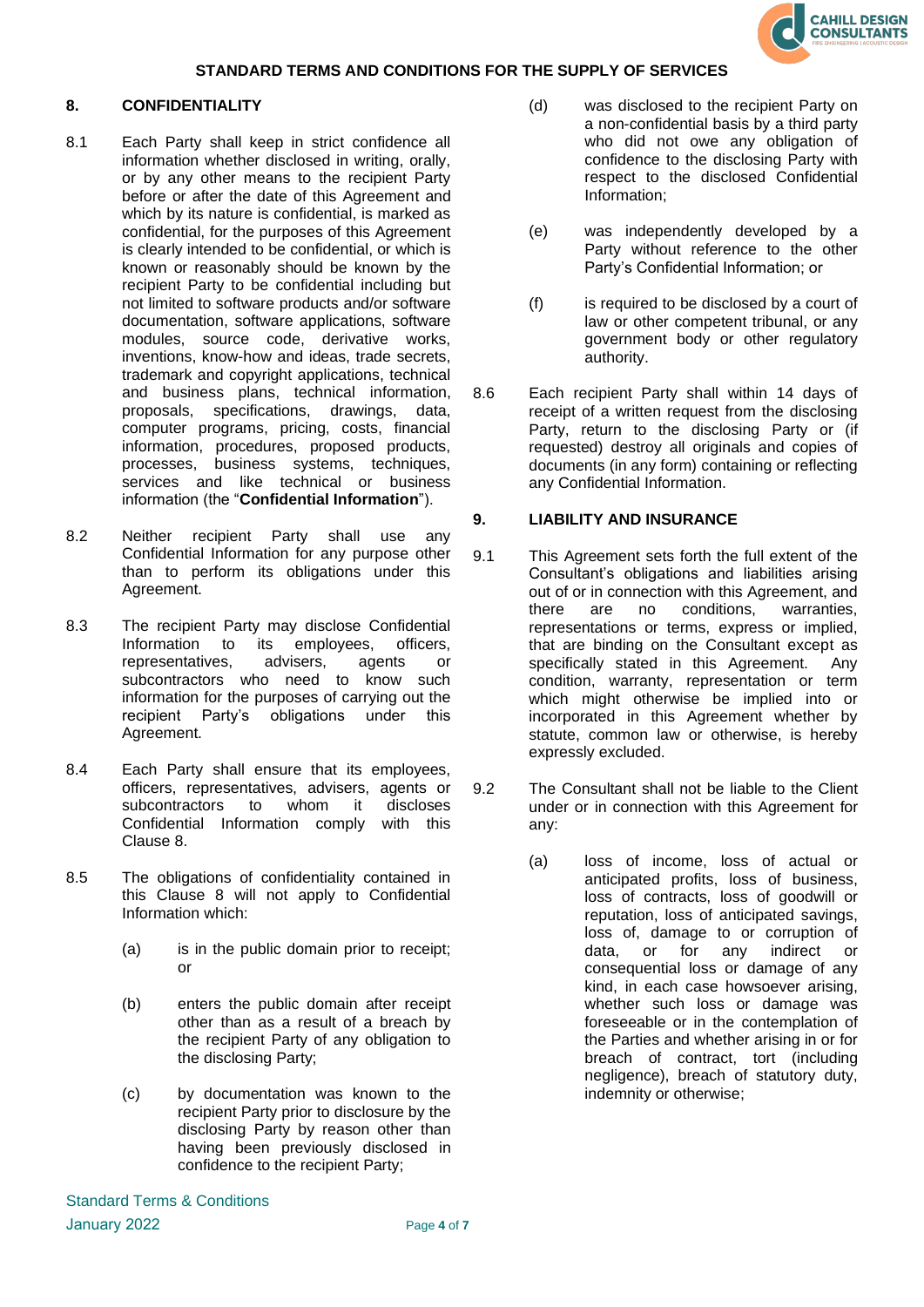

- (b) use of the Pre-Existing Materials, Deliverables or the Services for any purpose other than that for which they were prepared or provided in relation to the Project;
- (c) delay or failure by the Consultant to perform or comply with any obligation under or term of this Agreement to the extent that such delay or failure is attributable to any act or omission of or by the Client or any of its employees, agents or contractors (including without limitation any breach by the Client of any obligation under or term of this Agreement); or
- (d) any liability howsoever arising in relation to Asbestos Matters.
- 9.3 The Consultant's maximum aggregate liability to the Client under or in connection with this Agreement, whether arising in or for breach of contract, tort (including negligence), breach of statutory duty, indemnity or otherwise, shall in no circumstances exceed the Fees payable hereunder.
- 9.4 Without prejudice to Clause 9.2 and Clause 9.3, the Consultant's liability to the Client shall be limited to such sum as it would be fair and equitable to pay having regard to the extent of the Consultant's responsibility for the Client's loss or damage and on the assumption that there are no joint insurance or co-insurance arrangements between the Client and any third party who is responsible to any extent for that loss or damage.
- 9.5 Nothing in this Agreement shall exclude or in any way limit the Consultant's liability for:
	- (a) fraud;
	- (b) death or personal injury caused by its negligence;
	- (c) breach of terms regarding title implied by s.12 Sale of Goods Act 1979 and/or s2 Supply of Goods and Services Act 1982; or
	- (d) any liability to the extent the same may not be excluded or limited as a matter of law.
- 9.6 The Consultant shall make all reasonable efforts to maintain insurance coverage against legal liabilities arising out of or in connection with the performance, or otherwise, of its

obligations under this Agreement, subject always to the availability of such insurance on commercially reasonable terms.

## <span id="page-4-0"></span>**10. TERMINATION**

- 10.1 Without prejudice to the Parties' other rights or remedies, either Party may terminate this Agreement immediately at any time by written notice to the other Party if:
	- (a) the other Party commits a breach of any of the material terms of this Agreement (including in the case of the Client any late or non-payment of any sums payable hereunder) and (if such a breach is remediable) fails to remedy that breach within 30 days after the service of written notice requiring the same; or
	- (b) the other Party ceases or threatens to cease to trade (either in whole, or as to any part of division involved in the performance of this Agreement), or becomes or is deemed insolvent, is unable to pay its debts as they fall due, has a receiver, administrative receiver, administrator or manager appointed of the whole or any part of its business or assets, makes or commences negotiations in relation to any composition or arrangements with its creditors or an order or resolution is made for its dissolution or liquidation (other than for the purpose of solvent amalgamation or reconstruction), or takes or suffers any analogous procedure, action or event in any jurisdiction.
- 10.2 On termination of this Agreement for any reason, the accrued rights and liabilities of the Parties as at termination and the continuation of any provision expressly stated to survive or implicitly surviving termination, shall not be affected.
- 10.3 On termination of this Agreement (however arising) the following Clauses shall survive and continue in full force and effect: Clause 7 (Intellectual Property Rights), Clause 8 (Confidentiality), Clause 9 (Liability and Insurance), Clause 10 (Termination) and Clause 21 (Governing Law and Jurisdiction).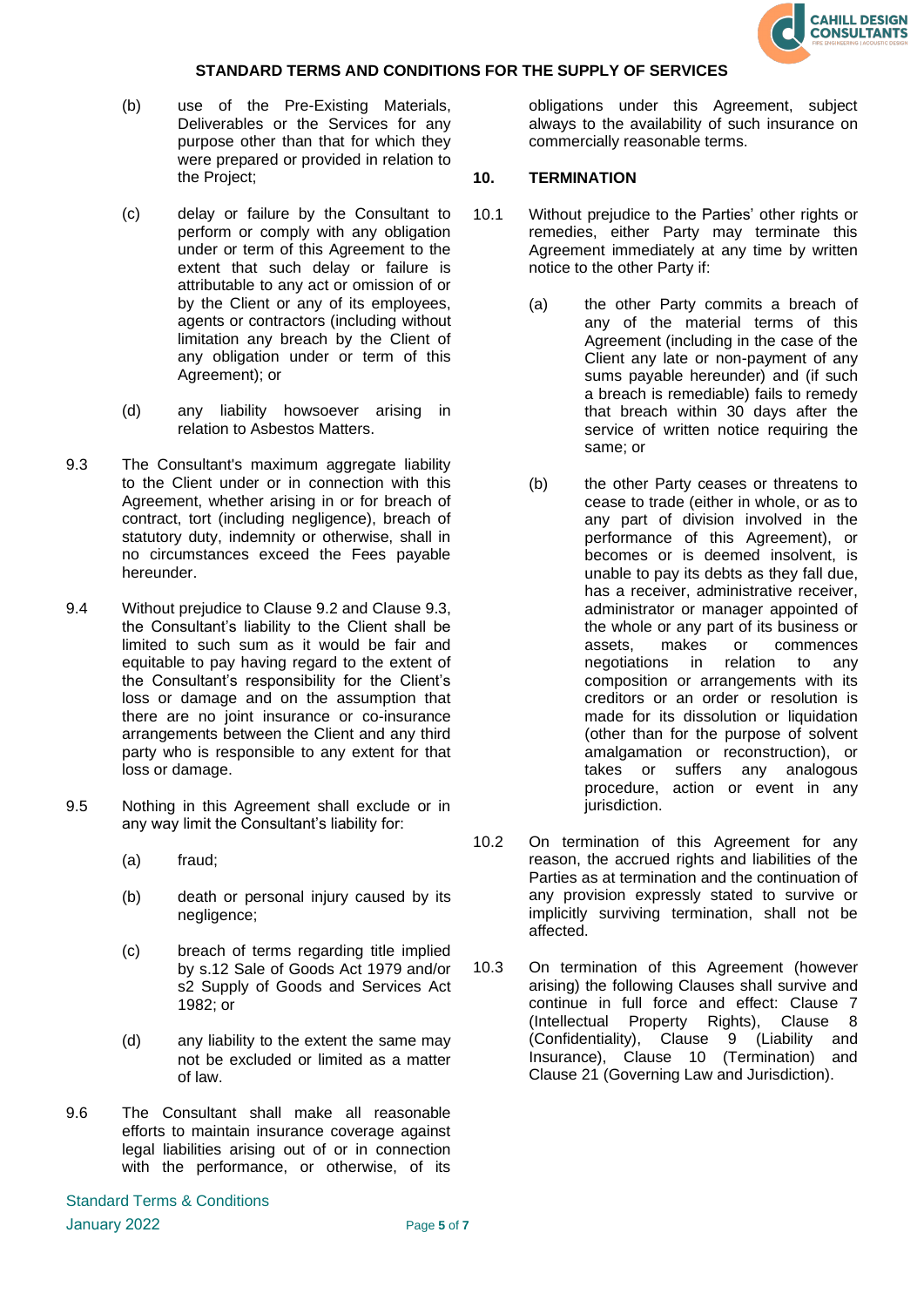

#### **11. FORCE MAJEURE**

- 11.1 The Consultant shall not be in breach of this agreement, nor liable for any failure or delay in performance of any obligations under this Agreement arising from or attributable to acts, events, omissions or accidents beyond its reasonable control (a "**Force Majeure Event"**).
- 11.2 The obligations of the Consultant to the Client shall be suspended during the period of the Force Majeure Event.
- 11.3 If the Force Majeure Event prevails for a continuous period of more than 60 days, either Party may terminate this Agreement by giving 14 days' written notice to the other Party. On the expiry of this notice period, this Agreement will terminate. Such termination shall be without prejudice to the rights of the Parties in respect of any breach of this Agreement occurring prior to such termination.
- 11.4 Any breach of contract in connection with or resulting from COVID-19, will not be considered as a Force Majeure Event, save where:

the exercise of any statutory powers; or

- (i) any official guidance having statutory effect issued by any local or public authority (including without limitation, the national government, bodies governed by public law and central government authorities) in relation to Covid-19, and any measures taken by the Contractor in accordance with such guidance; or
- (ii) a declaration by the World Health Organisation of a Public Health Emergency or International Concern,

which was not reasonably foreseeable at the date of the Agreement has a detrimental effect on the execution of the Services relating to the availability or use of labour or movement or availability of any goods materials or plant as a result of Covid-19. For the avoidance of doubt, any update to the Site Operating Procedures issued by the Construction Leadership Council shall not be a Force Majeure Event."

# **12. VARIATION**

No variation of this Agreement shall be valid unless it is in writing and signed by or on behalf of each of the Parties.

### **13. WAIVER**

- 13.1 Failure to exercise, or any delay in exercising, any right or remedy provided under this Agreement or by law shall not constitute a waiver of that (or any other) right or remedy, nor shall it preclude or restrict any further exercise of that (or any other) right or remedy.
- 13.2 No single or partial exercise of any right or remedy provided under this Agreement or by law shall preclude or restrict the further exercise of any such right or remedy.

### **14. SEVERANCE**

14.1 If any provision of this Agreement (or part of any provision) is found by any court or other authority of competent jurisdiction to be invalid, illegal or unenforceable, that provision or partprovision shall, to the extent required, be deemed not to form part of the Agreement, and the validity and enforceability of the other provisions of the Agreement shall not be affected.

# **15. ENTIRE AGREEMENT**

- 15.1 This Agreement constitutes the whole agreement between the Parties and<br>supersedes any previous arrangement. supersedes any previous arrangement, understanding or agreement between them relating to the subject matter of this Agreement.
- 15.2 Each party acknowledges that, in entering into this Agreement, it does not rely on any statement, representation, assurance or warranty (a "**Representation"**) of any person (whether a party to this agreement or not) other than as expressly set out in this Agreement. Each Party agrees that the only remedies available to it arising out of or in connection with a Representation shall be for breach of contract as expressly provided in this Agreement.
- 15.3 Nothing in this Clause shall limit or exclude any liability for fraud.

### **16. ASSIGNMENT AND SUBCONTRACTING**

16.1 Subject to Clause 16.2, neither Party shall, without the prior written consent of the other Party (such consent not to be unreasonably withheld or delayed), assign, transfer, subcontract or deal in any other manner with all or any of its rights or obligations under this Agreement.